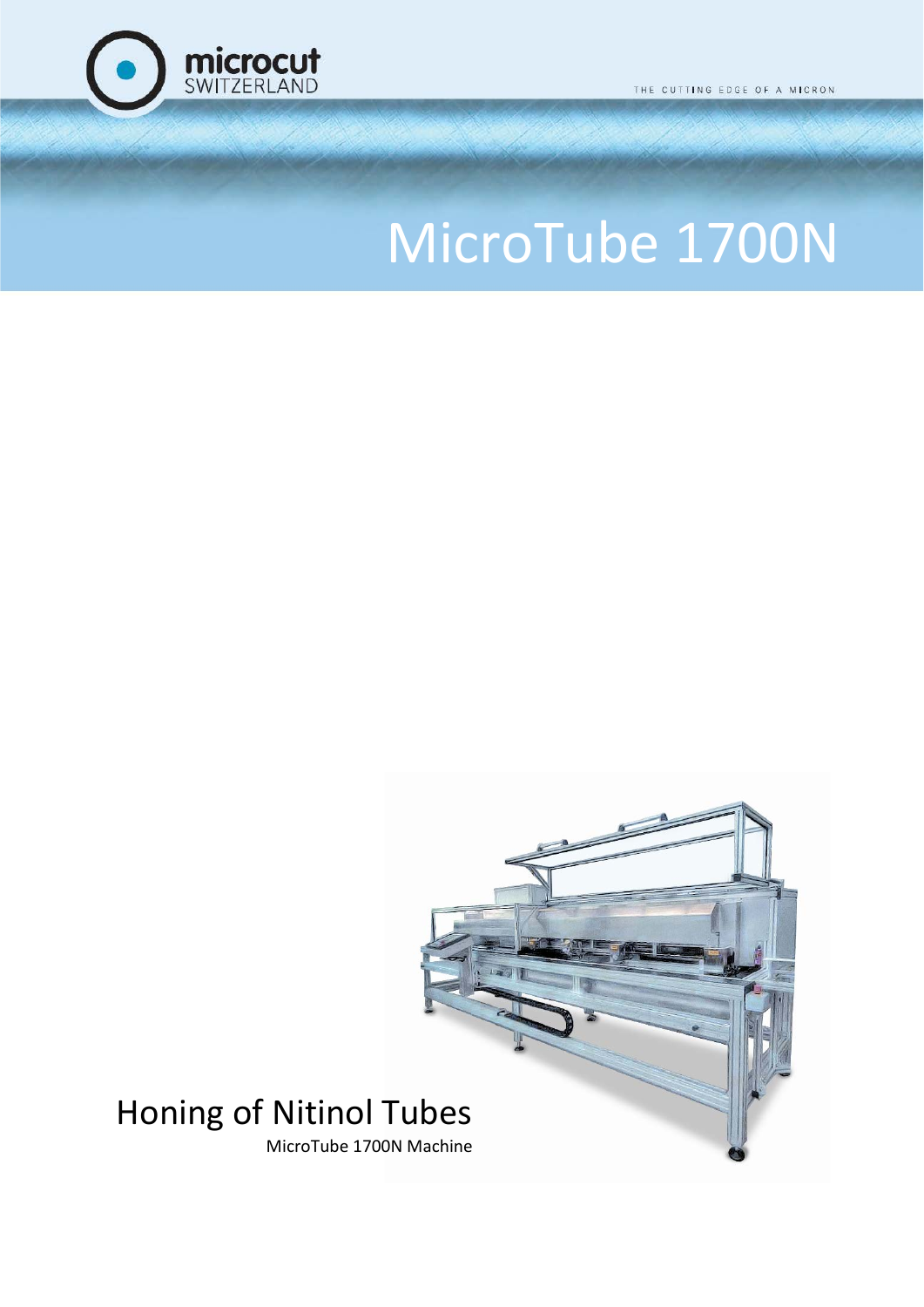# **Microcut Precision Honing of Nitinol Tubes**

Honing Machine for Nitinol Tubes Tube inside  $\emptyset$  range 0.8 – 8.0 mm Tube length from 1100 to 1770 mm Wall thickness 0.1 – 0.4 mm



#### **Unique benefits of the MicroTube 1700N**

- Microcut Ltd. as a single source for machine, tooling and process
- Proven process for oxidation layer removal, surface refinement, surface structuring and precise diameter and/ or wall thickness sizing of Nitinol Tubes
- Allows defined structuring of inside surface for unique customer requirements (i.e. cross-hatching, uni-directional)
- Allows tailoring surface finishes using various tools on same machine
- Unique finishing results can provide a higher value proposition for your Nitinol Tubes
- No specialist knowledge or skills required at operator level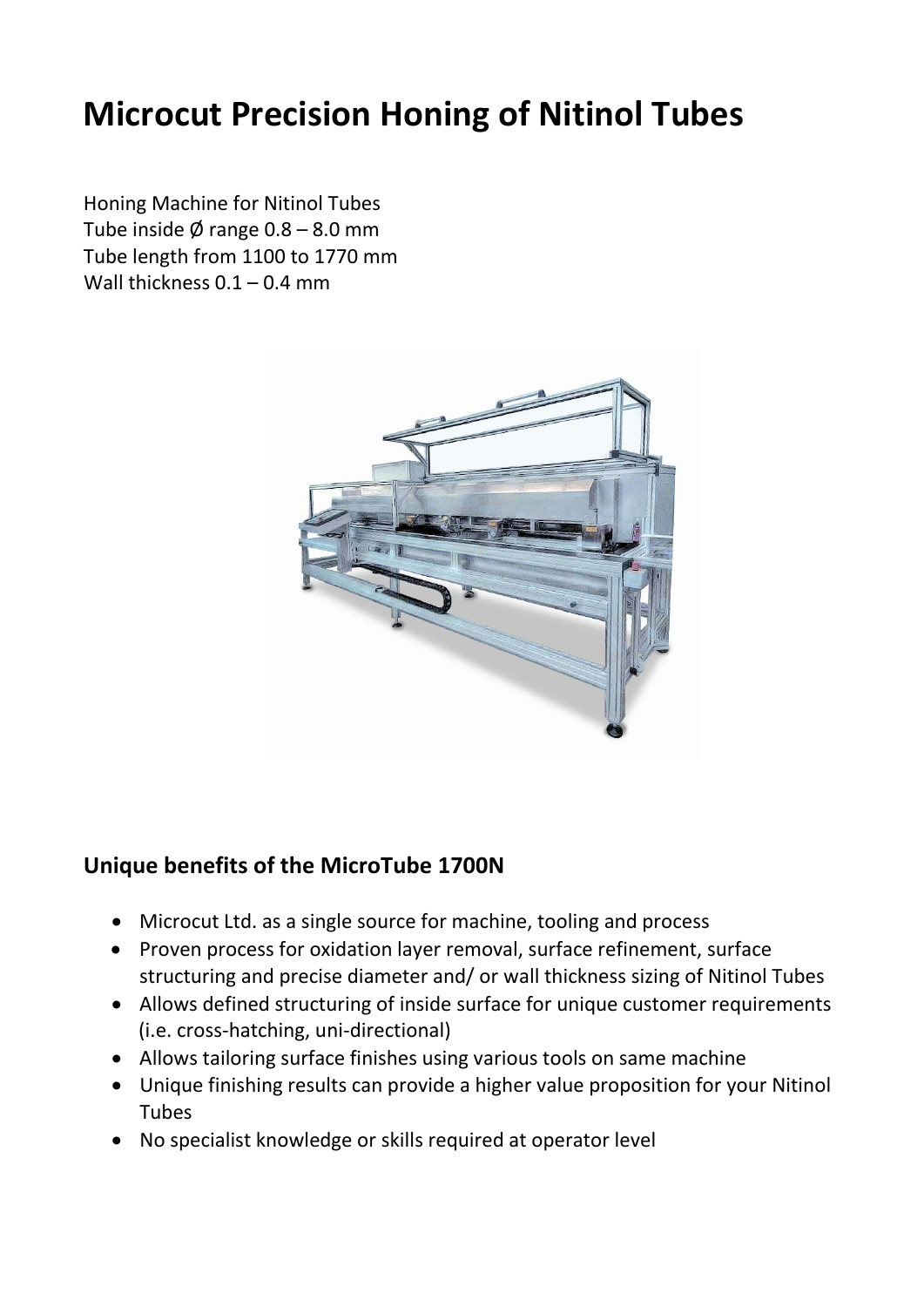# **Unique benefits of the MicroTube 1700N** *(continued)*

- Complete removal of the drawing bark inside the tube
- Honing process control by defining force thresholds
- Process analysis and monitoring/recording of forces applied per tube for manufacturing process
- Full traceability of tube back to production batch/tool/forces applied/and date & time of finishing
- Allows this production data to be moved to ERP for further processing and/or quality control
- Economical process for volume production due to -high machine up-times and reliability -continuous repeatability of high precision honing -high resource and energy efficiency

## **Technical Data**

• High velocity machining with up to 7 driven axes



- Various MMI access levels for operator, maintenance and engineering Staff
- Machining parameters are software controlled